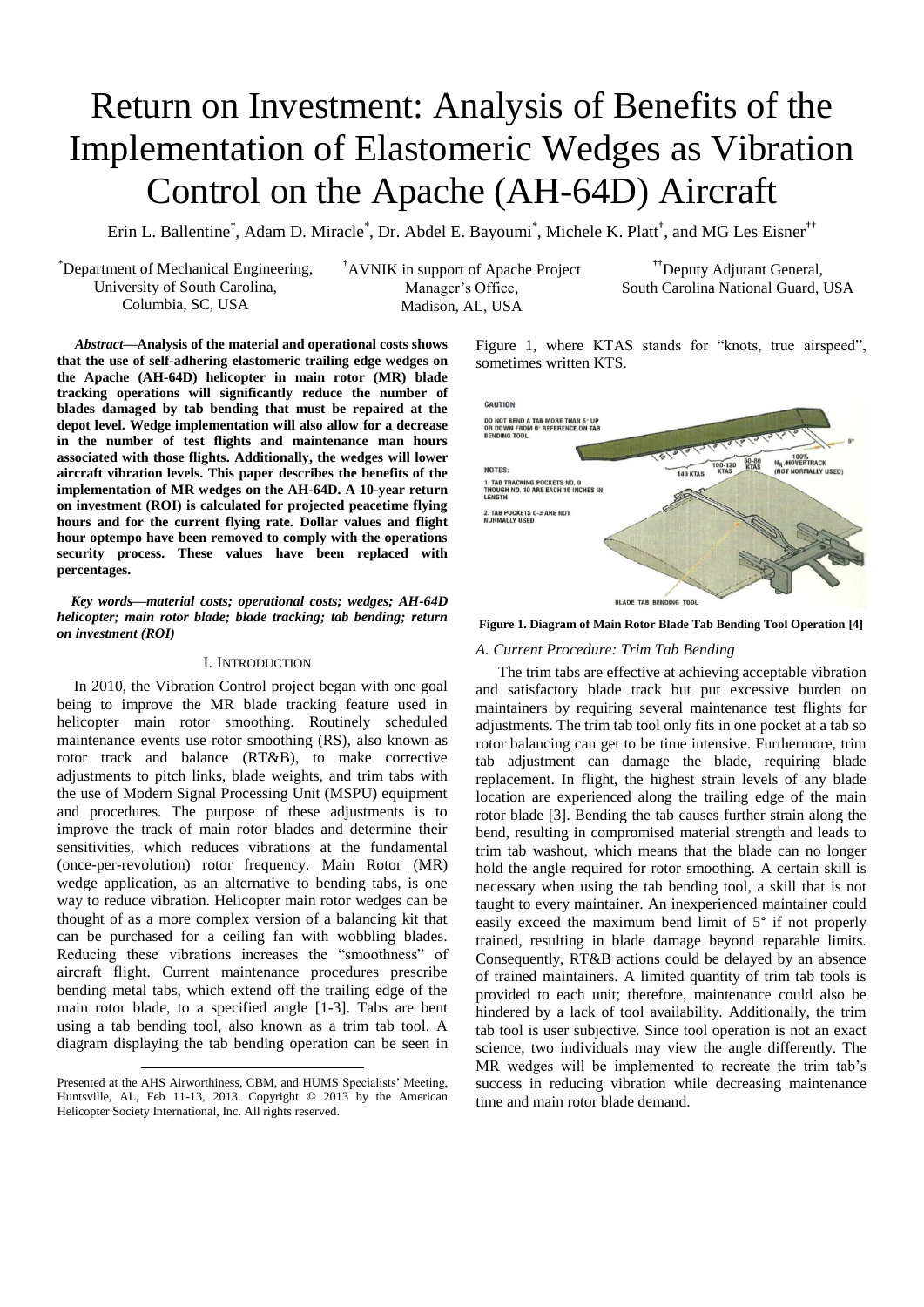# *B. Alternative Procedure: Wedges*

The tracking wedges have a peel and stick adhesive backing and are made of Ethylene Propylene Diene Monomer (EPDM) elastomer, which was chosen for its high resistance to chemical and environmental exposure. Wedge kits include a piece of Scotchbrite pad, two alcohol wipes, and one 10.0-inch long, 1.25-inch wide wedge with a thickness angle taper of 6° [3]. A photograph of wedges installed on a main rotor blade can be seen in [Figure 2.](#page-1-0)



**Figure 2. Photograph of Wedges on an AH-64D Apache Main Rotor Blade** *(Courtesy of 1-151 ARB)*

<span id="page-1-0"></span>The addition of discrete main rotor wedges to the trailing edge of the main rotor blades allows for the same change in lift and pitching moment characteristics of the airfoils as experienced by trim tab deflection. Another immediate benefit is that flight test mechanics have found the MR wedge installation to be quicker, easier, and more precise as compared to bending trim tabs [3]. Moreover, trim tab washout will be eliminated since the blades are no longer required to be bent to a specific angle.

MR wedge installation is guided by the instruction of the MSPU system. A simple correlation is established for the appropriate amount of wedge based on MR trim tab bend requirements from the MSPU system [3]. The wedge equivalence to tab bends is listed in [3] and an overall correlation from that document for wedges and tab bends is shown in [Table 1.](#page-1-1)

**Table 1. Tab Bend and Wedge Equivalence [3]**

<span id="page-1-1"></span>

| Tab<br><b>Bend</b><br>$(\text{deg.})$ | <b>Equivalent</b><br>Wedge<br>Length (in.) | <b>Total Wedge</b><br>Length,<br>Pockets 4-10<br>(in.) | <b>Total Wedge</b><br>Length,<br>Pockets 6-10<br>(in.) | <b>Total Wedge</b><br>Length,<br>Pockets 8-10<br>(in.) |
|---------------------------------------|--------------------------------------------|--------------------------------------------------------|--------------------------------------------------------|--------------------------------------------------------|
| 0.5                                   | 1.0                                        |                                                        | 5                                                      | 3                                                      |
| 1.0                                   | 2.0                                        | 14                                                     | 10                                                     | 6                                                      |
| 1.5                                   | 3.0                                        | 21                                                     | 15                                                     | 9                                                      |
| 2.0                                   | 4.0                                        | 28                                                     | 20                                                     | 12                                                     |
| 2.5                                   | 5.0                                        | 35                                                     | 25                                                     | 15                                                     |
| 3.0                                   | 6.0                                        | 42                                                     | 30                                                     | 18                                                     |
| 3.5                                   | 7.0                                        | 49                                                     | 35                                                     | 21                                                     |
| 4.0                                   | 8.0                                        | 56                                                     | 40                                                     | 24                                                     |
| 4.5                                   | 9.0                                        | 63                                                     | 45                                                     | 27                                                     |
| 5.0                                   | 10.0                                       | 70                                                     | 50                                                     | 30                                                     |

A 3.0° bend in pockets 4-10 would mean that each individual pocket would need to be bent 3.0°; since the tab bending tool fits only in one pocket at a time, this task will be time consuming. With wedges, that same 3.0° bend simply

means that 42 inches of wedge must be applied on the blade in pockets 4-10. The wedge AWR explains, "The shaded areas represent conditions for which there may not be enough real estate for the wedges. If the adjacent pockets are available, wedges may be added to the pockets immediately inboard or outboard."

## II. ANALYSIS

Material and operational costs are examined to ultimately determine the return on investment after 10 years with the implementation of the main rotor elastomeric trailing edge wedges. The projected annual savings, or benefits, determined in the following analyses are taken as a cost avoidance in that these are costs that will not be spent on maintenance, but on training or missions. The material cost avoidance explores the costs associated with main rotor blade demand, while the operational cost avoidance considers the maintenance-related costs. The return on investment incorporates the benefits from both the material and operational cost avoidances.

## *A. Material Cost Avoidance*

Material costs are developed from Aviation and Missile Command (AMCOM) Integrated Material Management Center (IMMC) and Aviation and Missile Research Development and Engineering Center (AMRDEC) total return and demand data for MR blades.

*1) MR Blade Material Demands FY09 – FY11:* The analysis begins by acquiring the total demand for AH-64D main rotor blades from FY09 to FY11 which is used to then obtain an average MR blade demand. The values in [Table 2](#page-1-2) are taken as a percentage of the average annual MR blade demand. The total demand data for FY09 (60.35%) is significantly lower than the total demand data for FY10 and FY11 (132.81% and 106.84%, respectively). Due to a changeover in AMCOM Logistics Modernization Program (LMP) procurement systems, the demand for the entire FY09 year was not able to be accessed; the demands are only from 14 May 2009 to 20 Sep 2009. These values are not used to create a predicted annual demand due to an abnormal spike in demand during that time. The resulting values from this absence in data just provide a more conservative value than what would have been determined otherwise.

<span id="page-1-2"></span>**Table 2. AH-64D Main Rotor Blade Demands for FY09 - FY11 in AMCOM LMP<sup>a</sup>**

| <b>Main Rotor Blade</b>   | <b>FY09 Total</b> | <b>FY10 Total</b>   | <b>FY11 Total</b> |
|---------------------------|-------------------|---------------------|-------------------|
| <b>National Stock</b>     | <b>MR Blade</b>   | <b>MR Blade</b>     | <b>MR Blade</b>   |
| Number (NSN) <sup>b</sup> | $Demandc$         | Demand <sup>c</sup> | $Demandc$         |
| MR Blade 1                | 60%               | 138%                | 102%              |
| MR Blade 2                | 56%               | 75%                 | 169%              |
| MR Blade 3                | 72%               | 116%                | 112%              |
| MR Blade 4                |                   | 85%                 | 70%               |
| Total:                    | 60%               | 133%                | 107%              |

<sup>a.</sup> Values taken as a % of the average annual MR blade demand<br><sup>b.</sup> CSM Woody Sullivan; Department of the Army (DA) Form 2408

c. Sara D. Finigan; AMCOM IMMC Item Manager for MR Blade

2) *MR Blade Field Returns to Depot:* Based on historical maintenance data, it is implied that trailing edge failures are related to tab bending. According to the team leader for the Aviation Engineering Directorate (AED) Maintenance Division at Corpus Christi, TX, the number of blades that are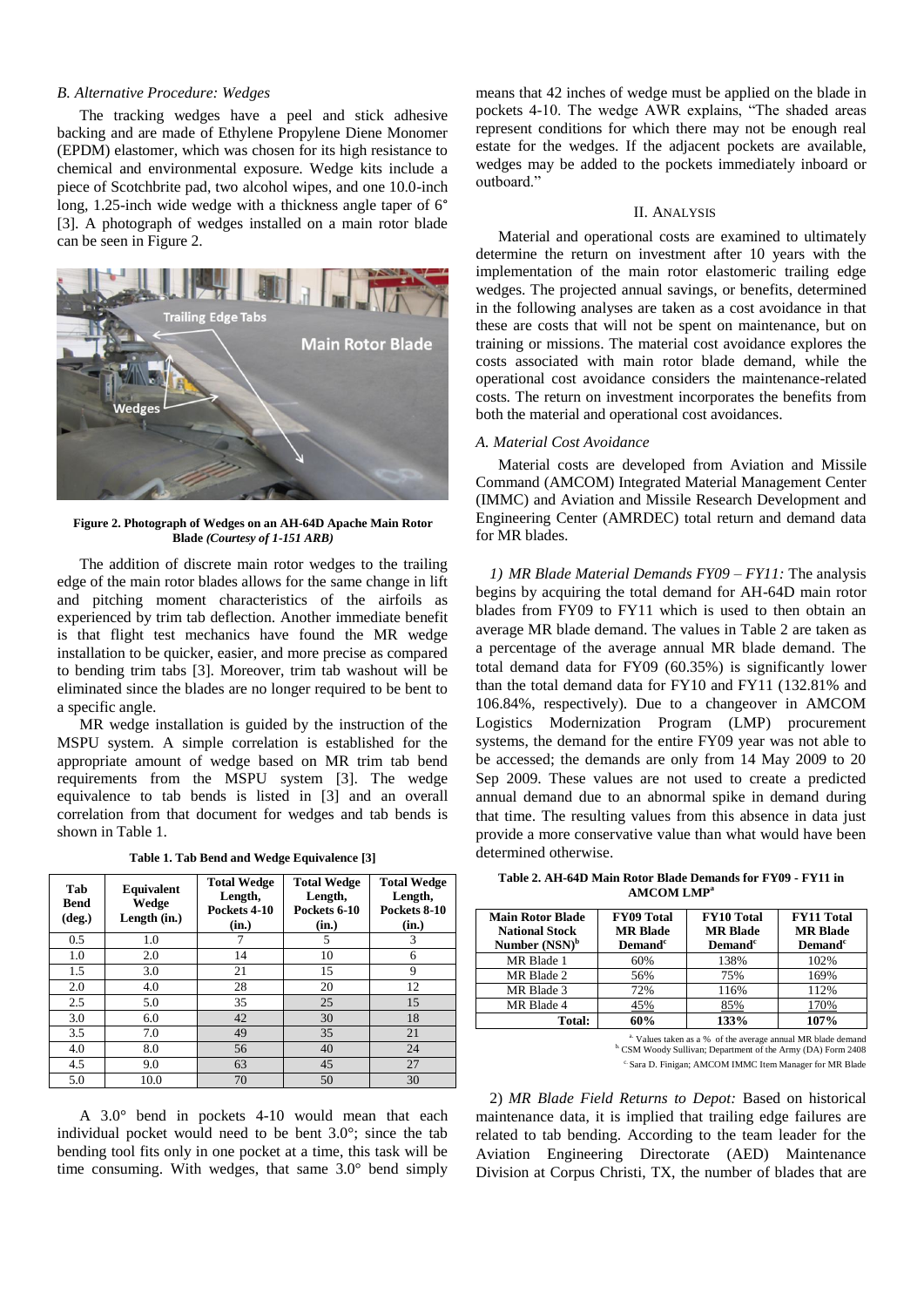rejected for damage to the trailing edge beyond reparable limits is equivalent to 35.64% of the average annual MR blade demand. [Figure 3](#page-2-0) is a graphical representation of the MR blades that will be affected by wedge implementation. The number of MR blades with trailing edge failures will decrease with the use of wedges and it is what the material costs focus on.



<span id="page-2-0"></span>**Figure 3. Pie Chart of Annual Main Rotor Blade Demands and Trailing Edge Failures**

*3) Material Costs Prior to Wedge Implementation:* Using the average annual MR blade demand, the unit price for the MR blade, and the percentage of MR blade returns due to trailing edge failures, the material costs prior to wedge implementation can be calculated. For this analysis, 35% is used for the MR blade returns that are due to trailing edge failures in order to obtain a more conservative value.

4) *Material Costs After Wedge Implementation:* Total flight hours for FY09, FY10, and FY11 are averaged together to find the current annual flight hour rate. In order to determine the material costs after wedge implementation, a peacetime estimate of flight hours is considered. It is anticipated that the United States will not always be at war and this should be reflected in the analysis. Values used in the subsequent calculations are taken as a peacetime-reduced percentage of the previously mentioned rate. [Table 3](#page-2-1) lists these projected rates as a percentage of the current rate.

<span id="page-2-1"></span>**Table 3. Projected Peacetime-Reduced Flight Hours as a Percentage of Current Flight Hours**

| <b>Percentage of Reduction</b> |  |  |  |
|--------------------------------|--|--|--|
| 42%                            |  |  |  |
| 50%                            |  |  |  |
| 63%                            |  |  |  |
| 75%                            |  |  |  |
| 100%                           |  |  |  |

It is expected that, with the change from tab bending to wedges, fewer blades will be returned due to trailing edge failures, resulting in a reduced demand. An estimated reduced demand rate of 25% is anticipated, another conservative value. The reduced demand rate means that 75% of that value will remain and will continue to be demanded. This rate is applied to the annual cost of MR blades due to trailing edge failures along with the calculated ratios given in [Table 3.](#page-2-1) The resulting value is the annual cost of MR blade returns due to trailing edge failures after wedge implementation.

The annual cost of blade returns due to trailing edge failures after wedge implementation is proportional to the projected peacetime flight hours. This means that as flight hours increase, the likelihood of having a trailing edge failure on a MR blade increases as well.

5) *Material Cost Avoidance Benefit & Projected Cash Flow:* The material cost avoidance benefit is the difference between the current cost and the new forecasted cost. The benefits decrease as flight time increases. A graphical representation of that is shown in [Figure 4.](#page-2-2)



<span id="page-2-2"></span>**Figure 4. Bar Graph Displaying Material Cost Avoidance Benefit**

The next step is to use the cost avoidance benefit to calculate the benefits achieved over a 10-year period of time. Since the data collected is from FY09 through FY11, it is estimated that the benefits will not begin until two years after the last set of data acquired. This means that the benefits begin in FY13. The total benefit will not be seen in its entirety during FY13 but will be seen progressively. An incremental benefit of approximately 16.67% per year was chosen so that by FY18, a 100% benefit is achieved. These calculations also take into account a 3% inflation rate, which was compounded for single flow, also beginning in FY13. The inflation equation is shown in  $(1)$  where P is the present single sum. F is the future single sum, i is the interest per period in percent, and N is the period (beginning in FY13) [5]. The projected cash flow over 10 years is illustrated on a graph in [Figure 5.](#page-2-3) The lines on the graph appear to be nonlinear toward the end. This is due to the full benefit being achieved in both FY18 and FY19, so inflation is the only difference between the two.

$$
F = P(F/P, i\%, N) = P(1+i)^N
$$
 (1)



<span id="page-2-3"></span>**Figure 5. Annual Percentage of Material Cost Avoidance Benefit Achieved**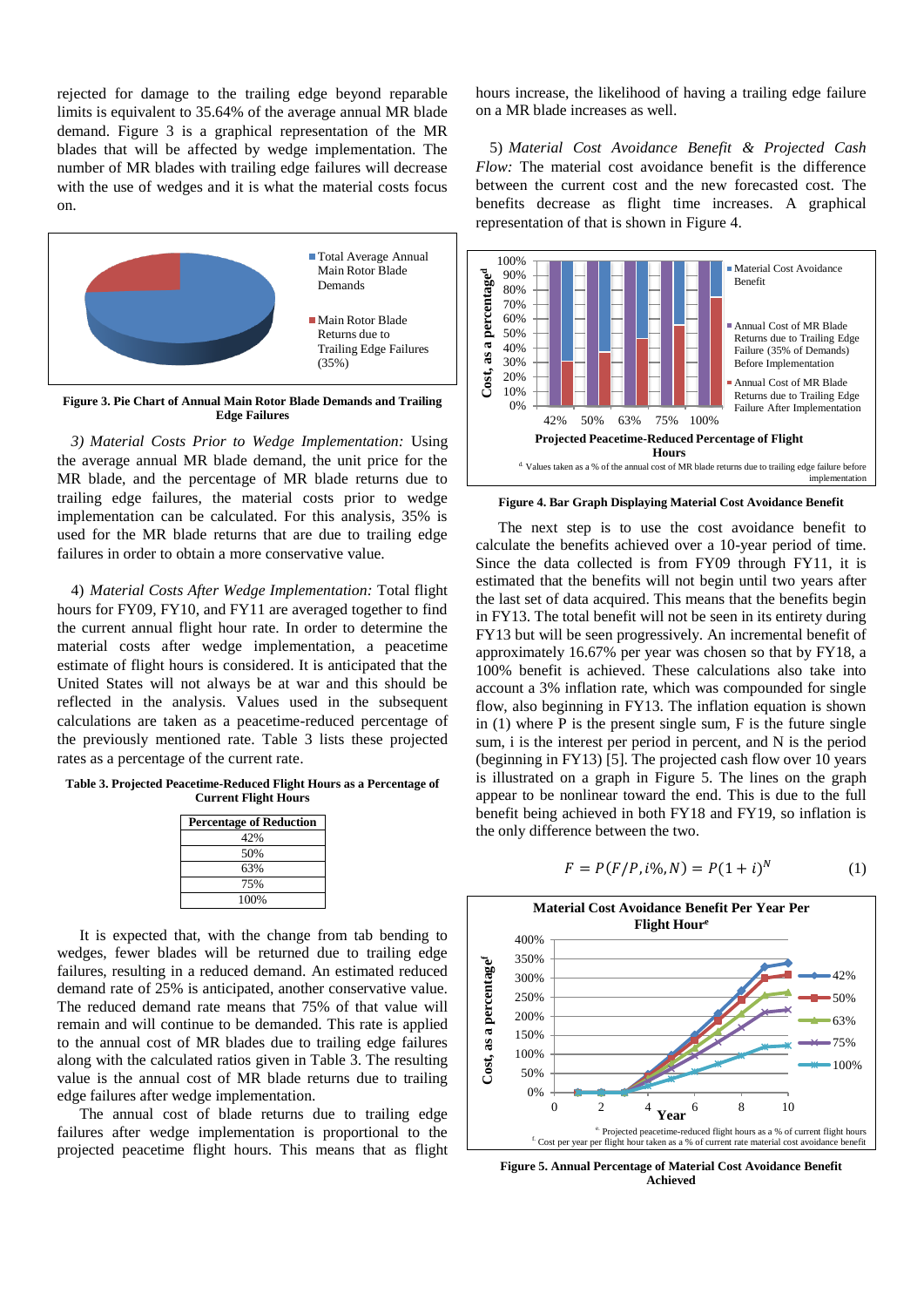## *B. Operational Cost Avoidance*

Operational costs are determined by using phase maintenance to determine how much it costs to perform rotor smoothing events before and after wedge implementation. Based on pilot experience, a reduction in maintenance test flight time is observed. The additional cost of wedge packets is considered here.

*1) Rotor Smoothing Events for Fleet:* It is difficult to determine the exact number of rotor smoothing events per year since they must sometimes be performed during unscheduled maintenance events. Phase maintenance is used to create a baseline allowing a comparison between the before and after costs. Phase maintenance, when related to aircraft, is a system of scheduled maintenance events. For the AH-64D, phases occur every 500 flight hours. Rotor smoothing events are guaranteed at every 125-hour interval within the phase; this is illustrated in [Figure 6.](#page-3-0) T/B stands for "Track/Balance".

The calculations to determine the number of annual rotor smoothing events is done on an incremental inspection basis. This means that the number of rotor smoothing events per month for aircraft is determined for the 500-, 375-, 250-, and 125-flight hour incremental inspections separately. Those values are added up to determine the total number of rotor smoothing events per month for the fleet. Once that number is multiplied by 12 months/year, the annual number of rotor smoothing events for the fleet is determined. The results of the calculations are proportional to the projected peacetime flight hours. This means that with higher annual flight rates, the total number of RS events will increase.



**Figure 6. Phase Cycle for the AH-64D**

<span id="page-3-0"></span>2) *Operational Costs Prior to Wedge Implementation:* Test flight patterns (TFP) are used in rotor smoothing events. A flight test pattern is a pre-determined path, or pattern, that is flown by the maintenance test pilot (MTP). In this case, TFP are performed at the beginning of a rotor smoothing event and after each set of adjustments made to the blades in order to confirm those adjustments. TFP take approximately 15 minutes to complete, or 0.25 hours. On average, 3 TFP are done every rotor smoothing event when tab bending is used to track and balance the main rotor blades—one initial flight and two flights to confirm adjustments. This would be about 45 minutes every RS event. The operating cost of the AH-64D is used in this calculation. This cost is unburdened, which means that it does not include maintenance man hours. Using the values mentioned above along with the annual rotor smoothing events for the fleet, the annual cost of rotor smoothing events for the fleet prior to wedge implementation is able to be calculated.

*3) Operational Costs After Wedge Implementation:* With the implementation of wedges, it is predicted that the number of TFP will be reduced from 3 to 2 per rotor smoothing event. This can be expected because, as it was stated previously, wedges allow for a more precise adjustment as compared to trim tabs, so less TFP are required. Instead of 45 minutes of flight time during these events, there will now be only 30 minutes of flight time. The calculated values result in a 33% reduction in costs.

Since tab bending will no longer be used, the analysis must also take into account the cost of the wedges as an additional cost. Approximately 3 wedge packets are used during each rotor smoothing event, which is multiplied by the cost of the packet to acquire the cost of wedge packets per RS event. Instead of being replaced at every 125-flight hour interval within the phase, or four times every phase, the wedges are replaced every 250 flight hours, or twice every phase. This means that the annual rotor smoothing events for fleet value can be reduced to half of the original number when determining the annual cost of wedge packets for the fleet; the resulting values are equivalent to almost 9% of the operational costs after wedge implementation.

Although the cost of the wedge packets is a material cost, it is used in the operational cost calculations because it is dependent on the amount of rotor smoothing events per year. Adding the annual cost of rotor smoothing events after wedge implementation to the annual cost of the wedge packets for the fleet will yield the annual cost after wedge implementation.

4) *Operational Cost Avoidance Benefit & Projected Cash Flow:* The operational cost avoidance benefit is calculated the same way as the material cost avoidance benefit: the difference between the current cost and the new forecasted cost. The operational cost avoidance benefit increases as flight time increases, which is unlike the trend seen in the material cost avoidance benefit. This is because there is a 27% cost avoidance across the board. It can be compared to shopping a sale at a department store. If everything in the store is 30% off, the customer will have a greater "savings" when buying a \$100 item as compared to buying a \$50 item. The same concept is experienced in this situation. A graphical representation of the operational cost avoidance benefit values is shown i[n Figure 7.](#page-3-1)



<span id="page-3-1"></span>**Figure 7. Bar Graph Displaying Operational Cost Avoidance Benefit**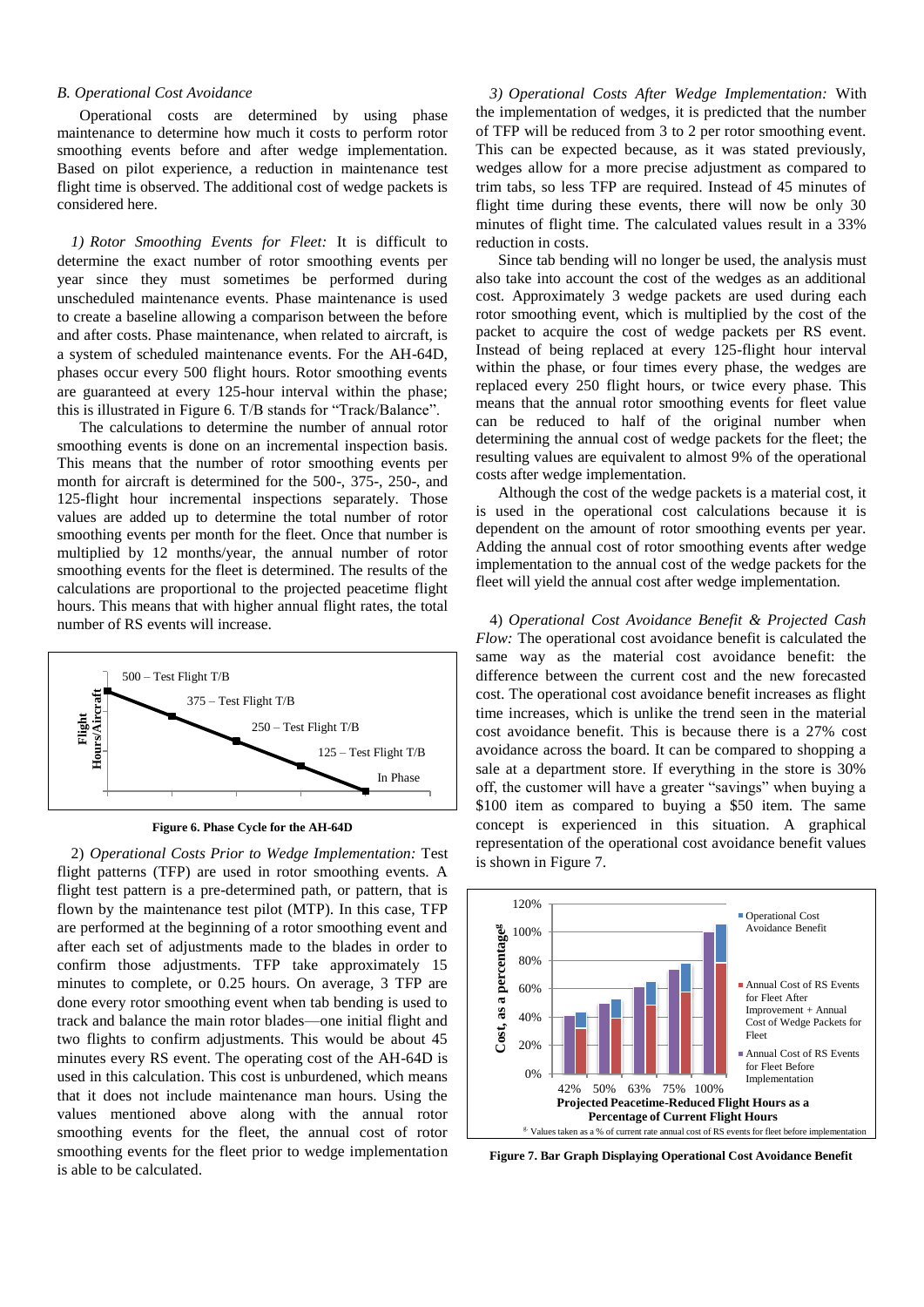As before, the cost avoidance benefit is used to calculate the benefits achieved over a 10-year period of time. For consistency, the benefits will not begin until FY13, just as they did with the material cost avoidance benefit. The total benefit will not be seen in its entirety during FY13 but will be seen progressively. An incremental benefit of approximately 16.67% per year was chosen so that by FY18, a 100% benefit would be achieved. These calculations also take into account a 3% inflation rate, which was compounded for single flow, also beginning in FY13. The projected cash flow over 10 years is illustrated on a graph in [Figure 8.](#page-4-0) The lines on the graph appear to be nonlinear toward the end. This is due to the full benefit being achieved in both FY18 and FY19, so inflation is the only difference between the two.



<span id="page-4-0"></span>**Figure 8. Annual Percentage of Operational Cost Avoidance Benefit Achieved**

## *C. Total Cost Avoidance*

By adding the material cost avoidance benefit and the operational cost avoidance benefit, the total cost avoidance benefit is obtained. [Figure 9](#page-4-1) displays the total cost avoidance benefits for each projected peacetime flight hours broken down by material and operational cost avoidance benefits. The graph shows that overall the trend is that benefit decreases with increasing flight time. It also shows that the majority of the benefit comes from the costs that will no longer be spent on blade demands due to the trailing edge failures.



**Figure 9. Total Cost Avoidance Benefit Graph**

#### <span id="page-4-1"></span>*D. Return on Investment (ROI)*

A return on investment is a way to evaluate the efficiency of an investment; the result is expressed as a percentage or ratio. In this case, it is used to predict the return, or cost avoidance, that will be gained in the future. The formula for determining the ROI is given below in (2).

$$
ROI = \frac{Benefit - Expense}{Expense}
$$
 (2)

The expense is taken as the total investment in the Vibration Control project. The first investment is given in FY10. The second investment is given in FY11 and is equivalent to 53% of the first investment. The final investment is given in FY12 and is equal to 24% of the first investment. These costs are known as sunk costs because they have already been incurred and cannot be recovered. The benefit is determined by using the total cost avoidance. [Table 4](#page-4-2) displays the return on investment values determined for each assumed flight hour/month. [Figure 10](#page-4-3) illustrates how much of the ROI that is achieved per year

|  |  | Table 4. Return on Investment |  |  |  |
|--|--|-------------------------------|--|--|--|
|--|--|-------------------------------|--|--|--|

<span id="page-4-2"></span>

| Projected<br>Peacetime-<br>Reduced<br><b>Flight Hours</b> | Return on<br>Investment<br>(ROI) |
|-----------------------------------------------------------|----------------------------------|
| 42%                                                       | 2300.42%                         |
| 50%                                                       | 2114.69%                         |
| 63%                                                       | 1832.50%                         |
| 75%                                                       | 1550.31%                         |
| 100%                                                      | 978.09%                          |



<span id="page-4-3"></span>**Figure 10. Percentage of Return on Investment Achieved Per Year using Material and Operational Cost Avoidance**

#### III. ADDITIONAL BENEFITS

This analysis has demonstrated that elastomeric tracking wedges provide a substantial amount of benefits. Reducing the time spent on maintenance test flight patterns also reduces the maintenance man hours involved in a rotor smoothing event. This value is difficult to calculate because the time spent balancing rotor blades can be vastly different between aircraft. This holds true more so for trim tab bending as compared to wedges.

[Figure 11](#page-5-0) is a chart comparing rotor smoothing vibration levels from North Carolina Army National Guard (NCARNG) and the AH-64D fleet against the Army's goal. The NCARNG fleet uses only wedges for rotor smoothing and the rest of the Army's fleet uses tab bending for rotor smoothing. The data collected is from January 2012 through January 2013. FPG stands for "flight pitch ground" which means there is no pitch in the blades while on the ground. The vibration is measured in inches per second (IPS). The first thing to recognize about the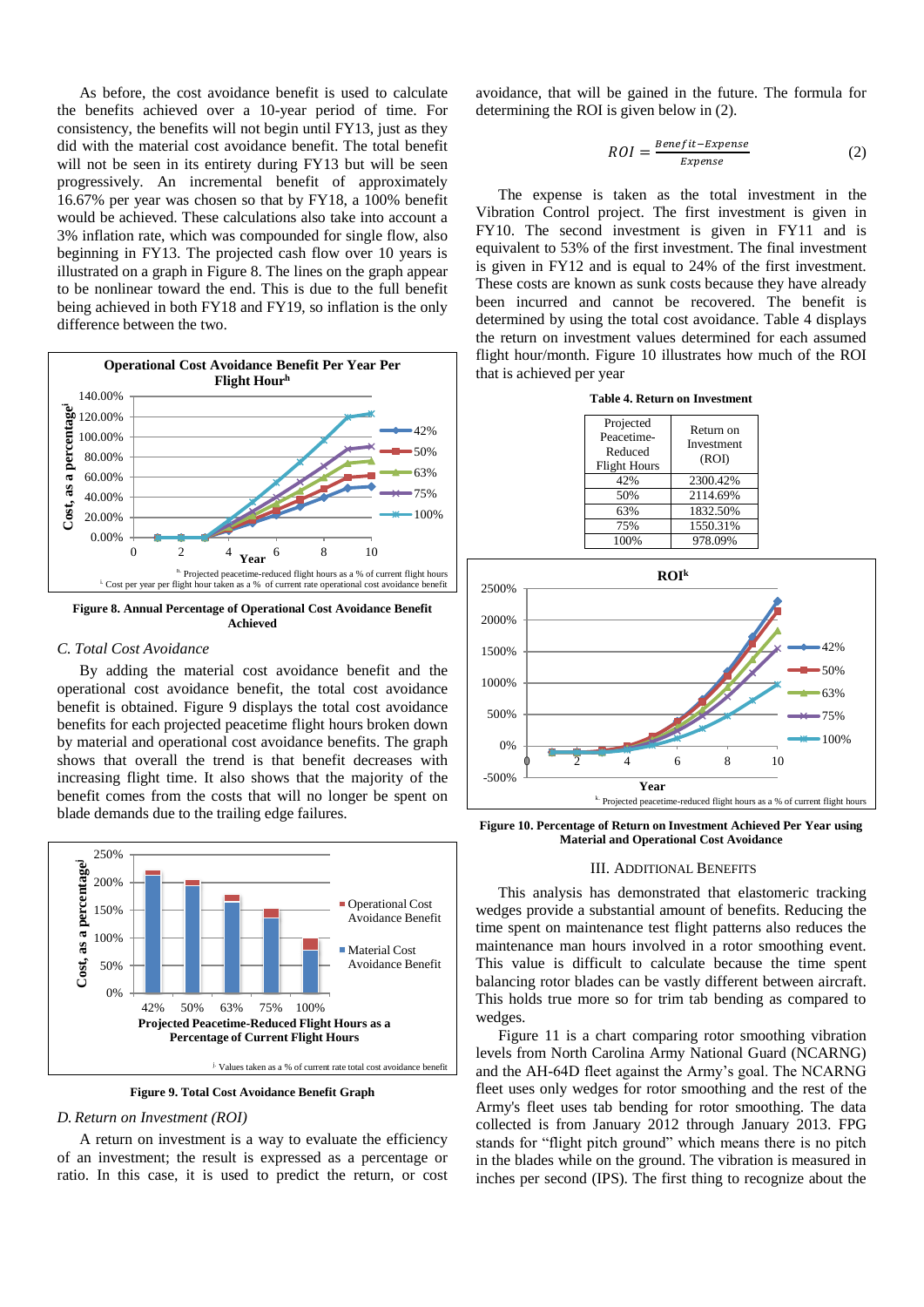chart is that all wedge levels are below the goal. At FPG and Hover, the wedge vibration average is higher than the fleet average. This is not significant because the majority of flight time is spent from 60Kts to 100Kts, where the wedge average is lower than the fleet average. Overall, it is safe to say that the use of wedges results in lower vibration levels as compared to vibration levels experienced by aircraft using tab bending.



<span id="page-5-0"></span>**Figure 11. NCARNG AH-64D Wedge Rotor Smoothing Data, provided by Stanley H. Graves**

According to the AWR for the MSPU [6], "rotor smoothing adjustments recommended by the MSPU system…may be made without necessitating an additional maintenance test flight. Relief from the maintenance test flight requirement only applies if MSPU measured vibration levels are 0.50 ips or less and the displayed Main Rotor Smoothing status is green or green with an upward arrow." When looking at the figure above, it can be seen that all of the vibration levels from wedge aircraft are far below 0.50 ips. This means that the number of maintenance test flights can be further reduced with the use of elastomeric wedges instead of bending tabs.

# *A. Examples of Second Order Effects from Lower Vibration Levels*

Lower vibration levels can result in a multitude of second order effects. The results/benefits found in the following examples can be applied to the vibration effects expected from the AH-64D.

*1) Rotor Mounted Bifilar Vibration Absorber Study (1970):*  Angelo C. Veca [7] wrote about the vibration effects on helicopter subsystem reliability, maintainability, and life-cycle costs. The study examines two groups of United States Air Force (USAF) H-3 helicopters: one equipped with a rotormounted bifilar vibration absorber and one without the absorber. The bifilar vibration absorber reduces helicopter vibration induced by the rotor. The evidence in this report indicates that a decreasing vibratory stress level results in a decreasing failure rate. With an average vibration level reduction of 54.3%, "the overall H-3 helicopter failure rate and corrective maintenance are reduced by 48% and 38.5%, respectively. Correspondingly, life-cycle costs show a significant reduction of approximately 10% for the overall aircraft." It goes on to state, "The improved reliability

resulting from the reduced vibratory stress environment results in less corrective maintenance being expended on the CH-3 aircraft. This results in less downtime on the aircraft, thereby improving availability and contributing to the reduction in the operating cost of the aircraft." [Figure 12](#page-5-1) is a chart from the report displaying a comparison of the total average failure rate and maintenance man-hours per 1000 flight hours (MMH/KFH) for the top 13 aircraft subsystems.



<span id="page-5-1"></span>**Figure 12. Comparison of Total Average Failure Rate and MMH/KFH for Top 13 Aircraft Subsystems [7]**

*2) UH-60 Vibration Surveys (1988):* Vibration surveys on the UH-60 aircraft were conducted in 1988 by U.S. Army Aviation and Surface Material Command's (AVSCOM, which is AMCOM today) Aeromechanics. A sample of 9 aircraft from Fort Rucker and 12 aircraft at Fort Campbell were surveyed. The results showed that the vibration levels for the aircraft at Fort Campbell were twice that of Fort Rucker's and are given in [Table 5.](#page-5-2) Additionally, unscheduled maintenance removal and replacement rates were studied. This study found that Fort Rucker maintained UH-60 aircraft had one-half the removal and replacement rates of regular Army UH-60 aircraft [8]. The equipment categories that were surveyed are the following: instruments, avionics, flight controls, and electrical systems.

<span id="page-5-2"></span>**Table 5. UH-60 1P/4P Survey & Removal and Replacement Rate Results [8]**

|                                          | <b>Average Vibration</b><br>Levels at 140 Kts |            | Unscheduled<br>Maintenance Removal |
|------------------------------------------|-----------------------------------------------|------------|------------------------------------|
|                                          | 1 P                                           |            | & Replacement Rates                |
| Fort Rucker<br>(Sample of 9 aircraft)    | $0.2$ IPS                                     | $0.3$ IPS  | 23 per 1000 flight<br>hours        |
| Fort Campbell<br>(Sample of 12 aircraft) | $0.4$ IPS                                     | $0.55$ IPS | $51$ per 1000 flight<br>hours      |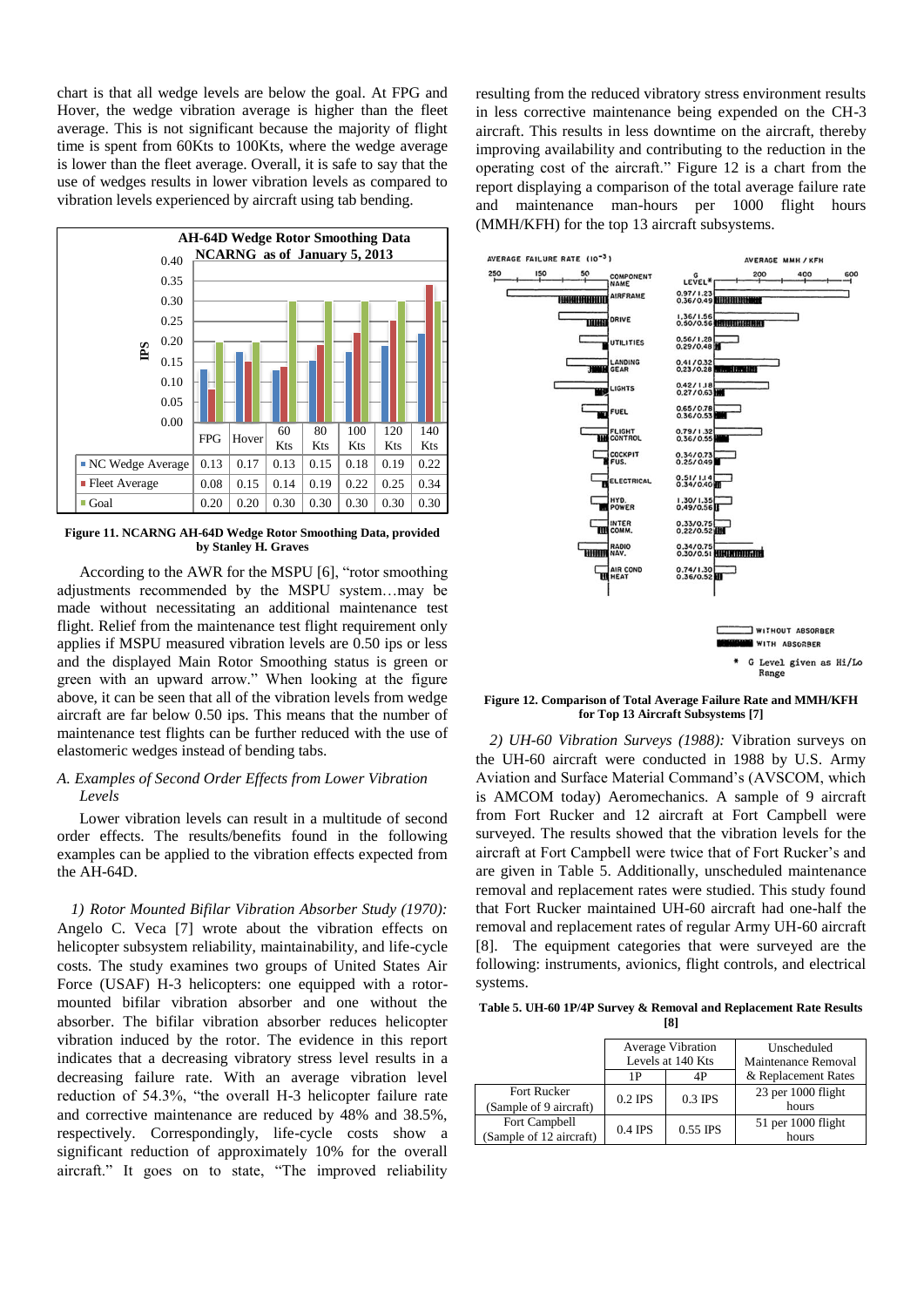*3) Navy P-3 Orion Propeller Dynamic Balancing:* In 1986, the propellers of 50 P-3 aircraft were dynamically balanced. Prior to balancing, the average vibration was 0.4 ips. After balancing, the average vibration level dropped to 0.15 ips. For six months prior to and six months following the propeller balancing, the Navy tracked the maintenance records of the 50 aircraft for nine selected systems. The Mean Flight Hours Between Failure (MFHBF) for the aircraft with balanced propellers doubled that of the unbalanced propellers. The results can be seen in [Figure 13](#page-6-0) [9]. Lower vibration levels lead to an increase in MFHBF for every single system that was monitored, with MFHBF increases ranging from approximately 20 to 190 hours.



<span id="page-6-0"></span>**Figure 13. Mean Flight Hours Between Failure (MFHBF) vs. Average Aircraft Propeller Vibration Level [9]**

## IV. FUTURE WORK

Wedge equipped and non-wedge equipped aircraft vibration levels will continue to be monitored. Along with the vibration levels, fuel consumption can be tracked to see what relations may exist between the two. Reduced vibration will lead to fewer structural fatigue related faults which can be discovered by observing internal mechanical and electrical components. An increase in mean time between failure and a reduction in removal and replacement rates is expected as well. The MR blades can be tracked to observe extended component life and likewise, a reduction in demand. MR trailing edge failures can be monitored to see just how many exist after the introduction of wedges to maintenance protocol.

# V. CONCLUSION

It is safe to say that elastomeric wedges used on AH-64D main rotor blades are an improvement in rotor smoothing events over bending the trailing edge metal trim tabs. First of all, wedges are quicker, easier, and more accurate than bending tabs, for installation and use over time. This means that maintenance delay due to limited tooling or an absence of trained maintainers will be eliminated. The wedges provide the same change in lift and pitching moment characteristics as tab bending. Trim tab washout is not an issue with wedges since the metal tab is no longer being bent to hold an angle.

Due to the tracking accuracy of the wedges, the maintenance test flight patterns flown during rotor smoothing events decrease by, on average, one test flight pattern per event, which results in a 33% reduction in operational test flight pattern hours during phase maintenance across the entire

fleet. The elastomer that the wedges are made from have a high resistance to chemical and environmental exposure, which means that wedges only need to be applied every 250-flight hours within the phase instead of every 125-flight hours. Even with the addition of wedges as a cost, a 27% reduction in operational costs before wedge implementation exists. This value increases as flight time increases.

It has been demonstrated that the use of tracking wedges will decrease the overall MR blade demand by reducing the amount of trailing edge failures experienced by main rotor blades. The material cost avoidance increases as flight time decreases. The majority of the total cost avoidance benefit comes from the blades that will no longer be returned and demanded due to trailing edge failures.

The use of elastomeric wedges result in lower levels of vibration which leads to the following benefits: less corrective maintenance actions (and thus, MMH required), reduced downtime, lowered component failure rate, a reduction in removal and replacement rates, increased mean time between failure, increased reliability, increased availability, and increased maintainability. Three of four Condition Based Maintenance (CBM) objectives are affected: the soldier and maintenance burden is reduced, operational support cost is reduced, and aircraft availability is increased.

The analysis of both the material and operational benefits that are achieved from the use of elastomeric wedges as a form of vibration control result in a 10-year return on investment of between 9.8:1 and 23:1 for the current rate of flight and a range of projected peacetime flight hours.

## **ACKNOWLEDGMENTS**

This research is funded by South Carolina Congressional Plus Up. The authors would like to acknowledge the technical advice in the Apache Vibration Control Return On Investment Analysis by key personnel (CW5 Donald L. Washabaugh and Dr. Jerry Higman) from the U.S. Army Program Executive Office Aviation (PEOAVN) and Apache Project Manager's Office, respectively. The continued support provided by Stanley H. Graves from Camber Corporation in support of AED Aeromechanics, Mike McNulty from Boeing, and Tom Thompson from AED is also acknowledged. The authors would also like to thank CW4 Harry Hynes (SCARNG), CW3 Jason Pachol (SCARNG) and Dr. Richard Robinson, Jr. (Darla Moore School of Business) for their technical advice.

#### References

- [1] N. A. Miller, "A Comparison of Main Rotor Smoothing Adjustments Using Linear and Neural Network Algorithms," Master's thesis, Air Force Institute of Technology, Wright-Patterson Air Force Base, OH, 2006.
- [2] J. C. Hasty, J. A. Keller and S. M. Krick, "Improved Rotor Smoothing for the U.S. Army CH-47D," AHS International Technical Specialists Meeting on Condition-Based Maintenance, Huntsville, AL, Feburary 2008.
- [3] W. D. Lewis, "Airworthiness Release (AWR) for Operation of Apache AH-64D Helicopters with Self-Adhering Elastomeric Trailing Edge Wedges Installed on Main Rotor Blades (TTS 70805B)," Department of the Armt: Aviation and Missile Research, Development, and Engineering Center, Redstone Arsenal, AL, 10 May 2010.